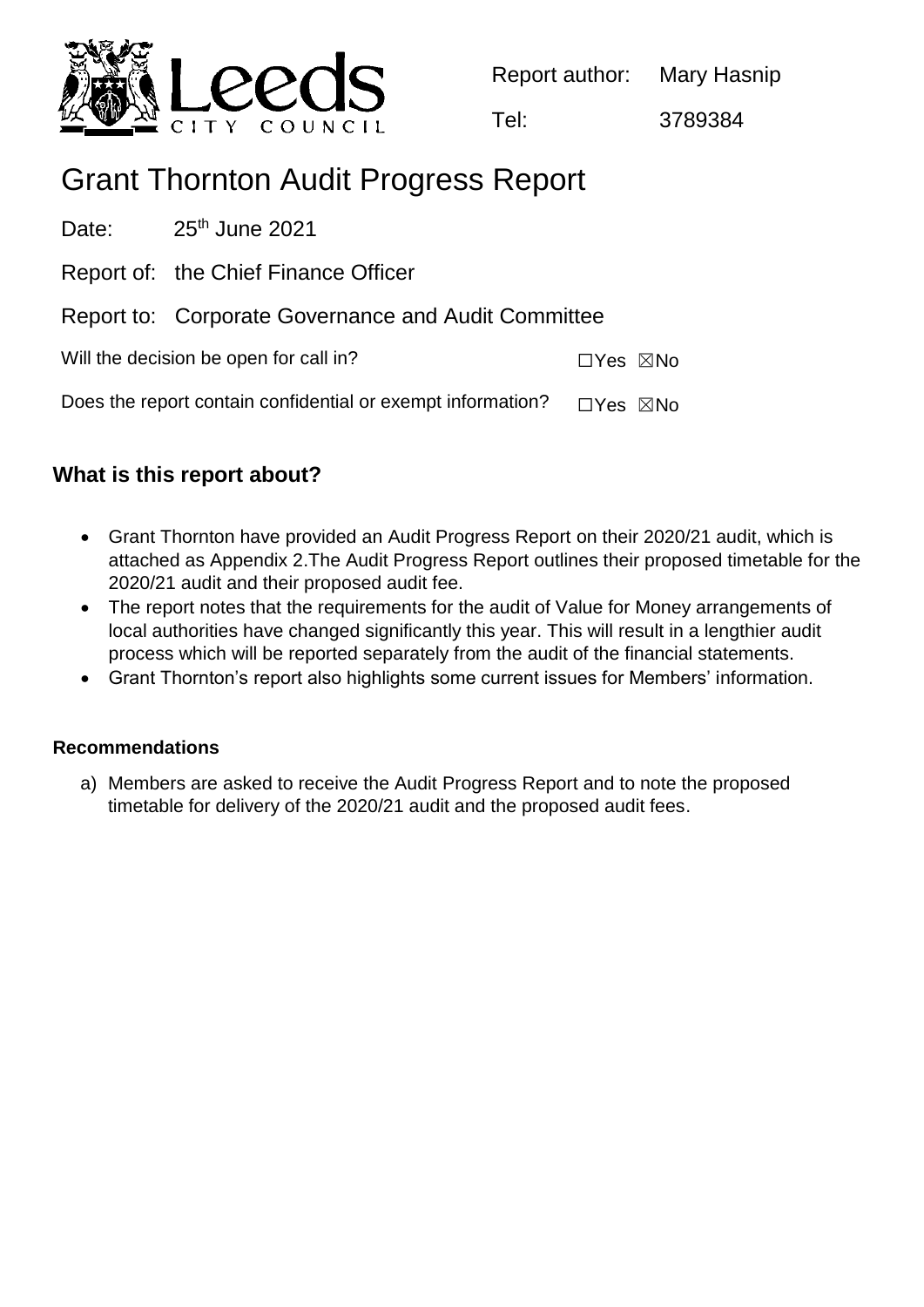#### **Why is the proposal being put forward?**

1 Under the Committee's terms of reference members are required to consider the Council's arrangements relating to external audit, including the receipt of external audit reports.

#### **What impact will this proposal have?**

| <b>Wards Affected:</b>            |      |     |  |
|-----------------------------------|------|-----|--|
| Have ward members been consulted? | ⊐Yes | ⊠No |  |

2 The report outlines Grant Thornton's proposed timetable for their 2020/21 audit and their proposed audit fees.

#### **What consultation and engagement has taken place?**

3 The Audit Progress Report does not raise any issues requiring consultation or engagement with the public, ward members or Councillors.

#### **What are the resource implications?**

4 Grant Thornton's report outlines changes to the required audit process to assess whether the Council has in place proper arrangements for securing value for money.

#### **What are the legal implications?**

5 The Audit Progress Report outlines how Grant Thornton propose to discharge their responsibilities as defined by in the Local Audit and Accountability Act 2014 and the National Audit Office's Code of Audit Practice.

#### **What are the key risks and how are they being managed?**

6 Grant Thornton's audit planning process will identify key risks to the preparation of the financial statements and to the council's financial standing, which will be reported within their Audit Plan to the July meeting of the Committee.

#### **Does this proposal support the council's 3 Key Pillars?**

☐Inclusive Growth ☐Health and Wellbeing ☐Climate Emergency

7 The report relates to the council's underlying financial governance arrangements rather than to any specific aspect of service delivery.

#### **Options, timescales and measuring success**

#### **a) What other options were considered?**

8 The report summarises the proposed arrangements for Grant Thornton's 2020/21 audit and outlines the reasons for the proposed timetable and audit fees.

#### **b) How will success be measured?**

9 The report outlines the progress updates which Grant Thornton intend to provide to the Committee during their audit.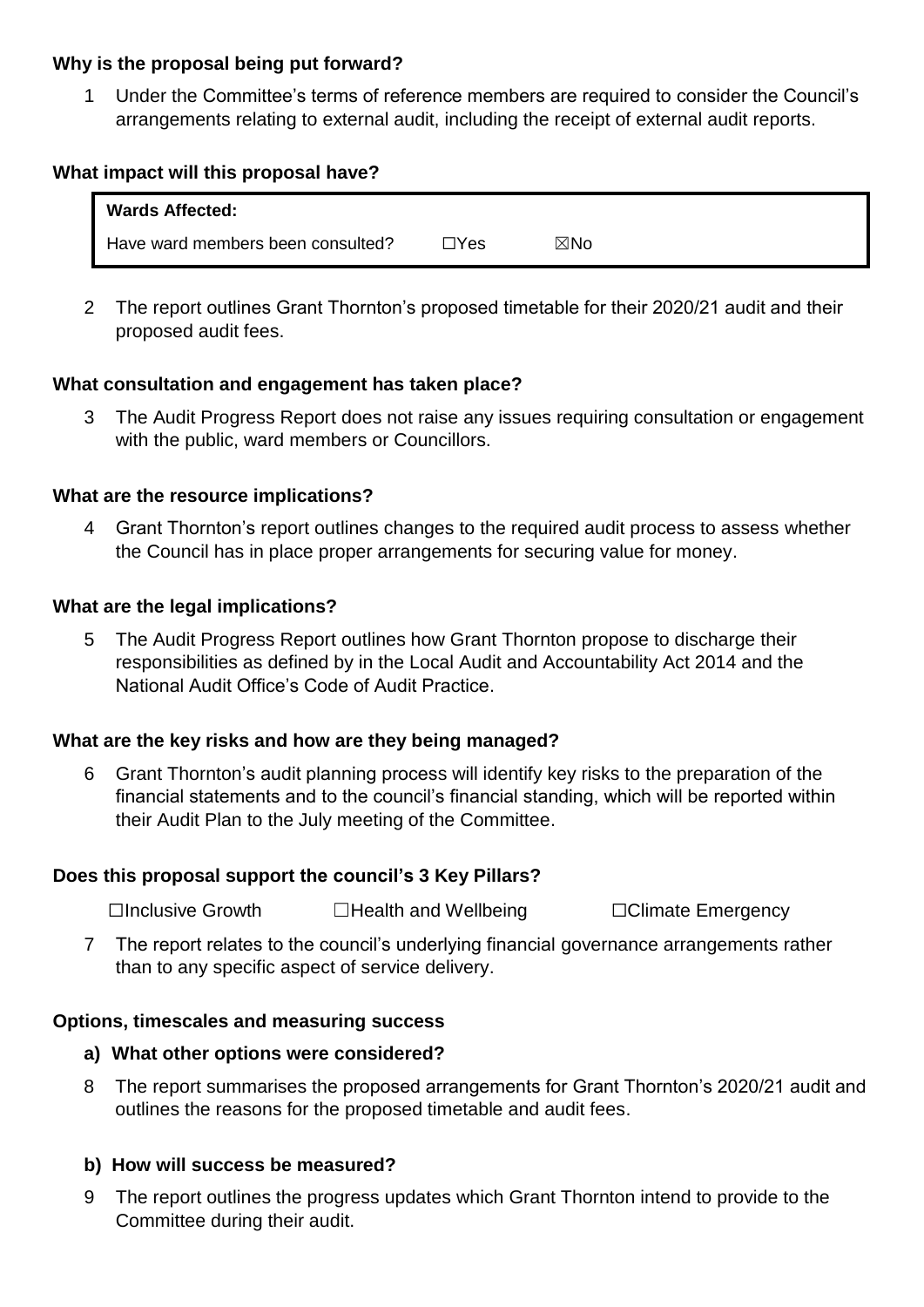## **c) What is the timetable for implementation?**

10 Grant Thornton intend to present their audit plan to the July meeting of the Committee and aim to present an ISA 260 report on the financial statements in November and an Annual Report on value for money arrangements to the February 2022 meeting of the Committee.

## **Appendices**

- 11 Appendix 1 outlines the main issues arising.
- 12 Appendix 2 is Grant Thornton's Audit Progress Report.

## **Background papers**

13 None.